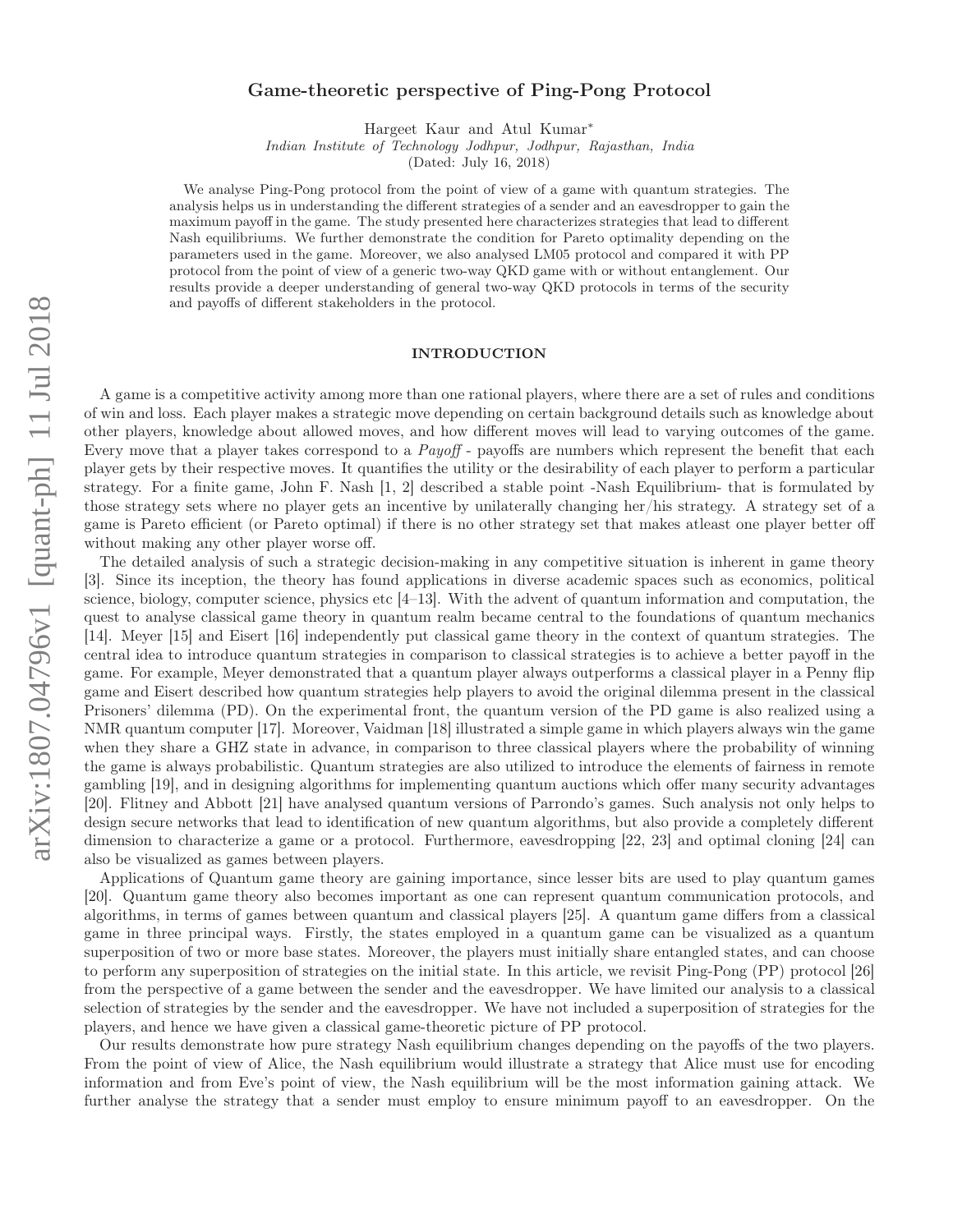other hand, we also describe the best strategy for the sender and eavesdropper to settle for a Pareto optimal Nash equilibrium, only from the perspective of a general game and not from the perspective of a secure protocol, depending on certain parameters which play essential role in the protocol. In addition, we also study another two-way QKD protocol, i.e., LM05 protocol from the perspective of a game and compare it with PP game to analyse general payoffs of the players in a game with or without entanglement. We found that depending on the protocol or game (with or without entanglement) and weights involved in the payoff term, different strategies of players may lead to different Nash equilibriums. The perspective used here, therefore, provides a deeper understanding of the protocol in terms of security, eavesdropping and importance of different parameters which are part of the protocol.

## PING-PONG PROTOCOL AS A GAME WITH QUANTUM STRATEGIES

Any activity which involves dealing with competitive situations can be a game. For example, any communication protocol where a sender (Alice) wants to securely transfer information to a receiver (Bob) can be a game between Alice and an eavesdropper (Eve) who does not want Alice to successfully complete her job. In order to win the game, Eve may try to gain the secret information and/or modify the information that Alice wants to send to Bob. On the contrary, Alice will try to employ a strategy such that Eve is unable to intervene in any way. This will result in a game for different strategies of Alice and Eve in a protocol. Therefore, game theory can be used for easy and detailed understanding of many communication protocols, e.g., key distribution protocols.

Quantum key distribution (QKD) protocols are proposed with single and entangled quantum systems. For example BB84 [27] is an example of one-way single-photon QKD protocol and PP Protocol is an example of two-way QKD protocol based on entangled photons. BB84 protocol has been earlier studied well within the set-up of a game [28]. In this article, we will study PP protocol to analyse the strategies of a sender and an eavesdropper. PP protocol uses entanglement to allow asymptotically secure key distribution and quasi-secure direct communication. Here, Eve has access to one of the photons at two different stages; once during entanglement distribution and once after the encoding of secret information. Therefore, there are chances that the Eavesdropper may try to gain some information communicated from a sender to the intended receiver. For practical purposes, Ostermeyer and Walenta [29] have also proposed the experimental realization of PP protocol. In order to facilitate our analysis, we first describe the PP protocol to understand the different aspects of the protocol.

In the original protocol, Bob prepares a Bell state  $|\psi^{+}\rangle_{AB} = \frac{1}{\sqrt{2\pi}}$  $\frac{1}{\sqrt{2}}(|01\rangle + |10\rangle)_{AB}$  and sends the particle A (travel photon) to Alice and keeps particle B (home photon) with himself. Alice randomly operates between control and message modes. In control mode, she measures the travel photon in computational basis and announces the result to Bob, who then measures his photon in the same basis. If the measurement outcomes of Alice and Bob are correlated as in  $|\psi^{+}\rangle_{AB}$ , then they proceed with the communication; else an eavesdropper is detected and the protocol is aborted. In message mode, Alice performs unitary operation I or  $\sigma_z$  on the travel photon to encode 0 or 1, respectively. After

encoding, she sends the travel photon back to Bob, who performs a Bell state measurement on the joint state of two photons. The measurement outcome  $|\psi^+\rangle$  indicates that Alice performed I operation and the measurement outcome  $|\psi^-\rangle$  indicates that Alice performed  $\sigma_z$  operation. Therefore depending on the measurement outcomes, Bob decodes the one-bit information communicated by Alice.

In the entire protocol, there are two instances where the travel photon could be attacked by Eve. First, when it was sent from Bob to Alice for entanglement distribution and second, when it was sent from Alice to Bob after encoding. Since the eavesdropper does not know in which turn Alice will operate in the control mode, she will attack the travel photon each time it is sent, irrespective of the control or message mode. For this, Eve introduces auxiliary photons  $|v\rangle_x|0\rangle_y$  to the shared state during entanglement distribution, where  $|v\rangle$  denotes a vacuum state. Eve then manipulates the joint state of travel and auxiliary photons by performing unitary operation Q. Wojcik [30] described an attack operation by Eve on PP protocol, wherein Eve gets detected with 50% probability in the control mode. In the process Eve gains some information, thereby reducing the mutual information between the sender and the receiver. In fact a symmetrization procedure to this attack further reduces the amount of mutual information between Alice and Bob. Wojcik's eavesdropping attack was later improved to reduce the induced channel loss in control mode to 25% [31]. Moreover, a denial-of-service (DoS) attack and an improvement to increase the capacity of PP protocol was also studied [32, 33]. He further showed how imperfect implementation of the protocol could be exploited by an invisible photon eavesdropping with zero detection risk [34]. The security of the PPP was however, reviewed in light of several attacks [35].

Interestingly, Pavicic [36] introduced a slightly different attack operation on PP protocol where the probability of detection of Eve in the control mode gets reduced to zero, but in the process Eve also does not get any information.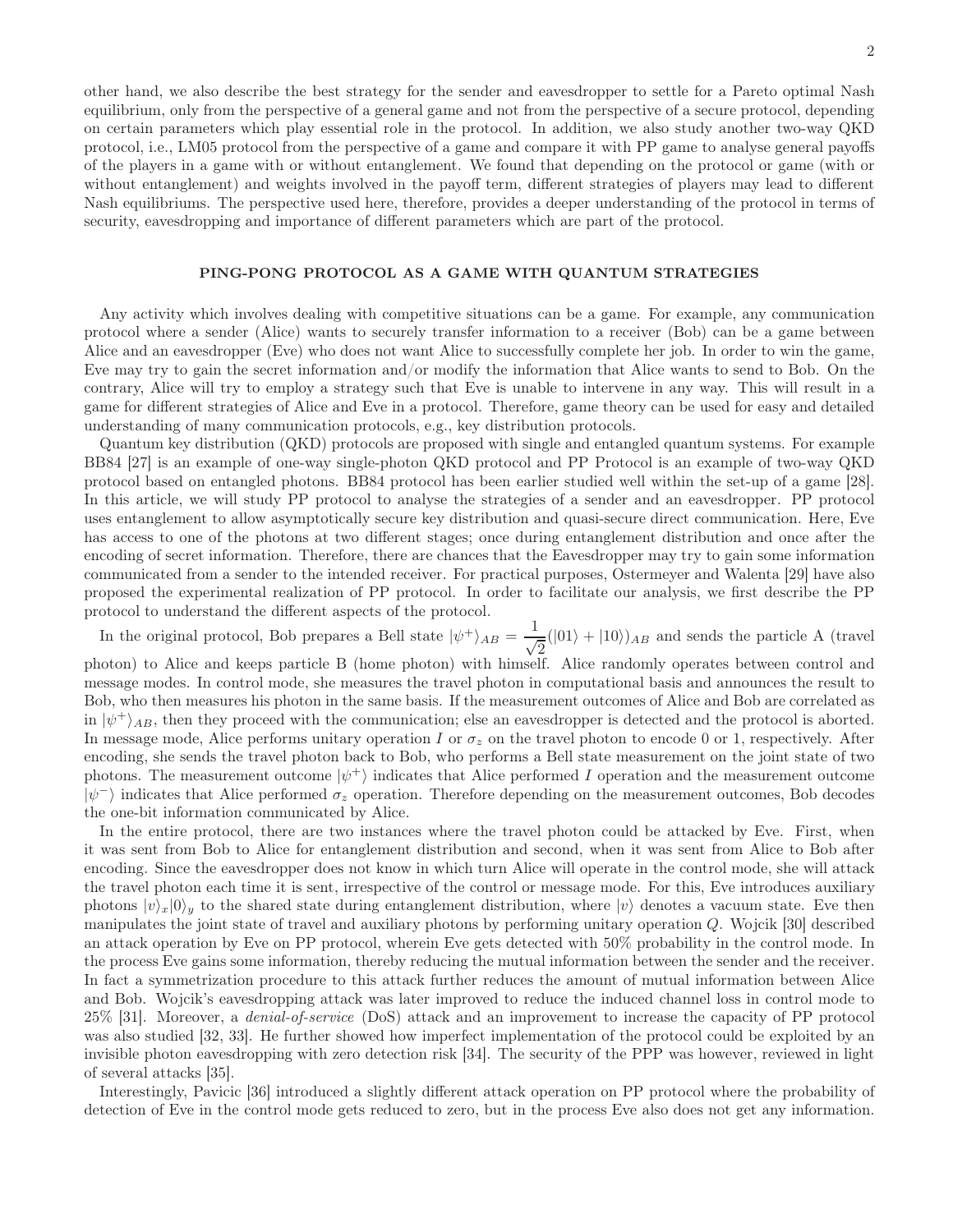In this article, we have analysed a situation wherein an eavesdropper refrains from performing any attack and simply performs an identity operator. By performing such an operator on PP protocol, Eve remains undetected in the control mode but does not gain any information. The advantage with our attack is in terms of resources, i.e., Eve uses no gate in comparison to Pavicic's attack. For our purpose, we assume that Eve introduces auxiliary photons  $|v\rangle_r|0\rangle_u$  to the shared state. Eve's attack operations on the travel and auxiliary photons are represented as

$$
Q = I \tag{1}
$$

Based on the above discussion, we now proceed to analyse the PP protocol from the perspective of a game. The different strategies of Alice and Eve will be used to formulate a game between them. For example, the rules of game are designed in a way such that Alice's payoff increases when she sends more information to Bob and lesser information is leaked out to Eve. Thus, the mutual information shared between Alice and Bob plays a positive role in the payoff of Alice and the mutual information shared between Alice and Eve, and Bob and Eve plays a negative role in the payoff of Alice. Also, if Alice is able to detect the presence of Eve, it will help her getting a better payoff in this competitive situation. On the other hand, Eve's payoff increases by an increase in the amount of information that Eve gains from Alice and Bob, and decreases by an increase in mutual information between Alice and Bob. Furthermore, Eve will loose points if she gets detected, and therefore the probability of Eve not being detected increases the payoff of Eve. In addition, Eve also applies some gates to gain information from Alice and Bob. More the number of gates, more will be the overhead of Eve and this will play a negative role in the payoff of Eve. Hence, the payoff can be designed according to the various situations of benefit of players that we wish to analyse. Summing up all the factors described above, we can formulate the payoff of Alice as

$$
P_A = w_a I(A:B) - w_b [I(A:E) + I(B:E)] + w_c p_d
$$
\n(2)

and the payoff of Eve as

$$
P_E = w_d[I(A:E) + I(B:E)] - w_eI(A:B) + w_f[1 - p_d] - w_1n_1 - w_2n_2 - w_3n_3
$$
\n(3)

where  $w_a, w_b, w_c, w_d, w_e, w_f, w_1, w_2, w_3$  are positive real numbers and considered as weights attached to each quantity in the payoff,  $I(A:B)$  is the mutual information between Alice and Bob,  $I(A:E)$  is the mutual information between Alice and Eve,  $I(B : E)$  is the mutual information between Bob and Eve,  $p_d$  is the probability of detection of Eve,  $n_1$  is the number of two qubit gates,  $n_2$  is the number of single qubit gates and  $n_3$  is the number of beam splitters in the attack operation of Eve. Since the payoffs of Alice and Eve depend on different weight values, this kind of game is not a zero-sum game, i.e., there is no complete win or a complete loss situation for any player. The players are always benefited to some degree quantified by  $P_A$  and  $P_E$  in Eq. (2) and Eq. (3), respectively.

We have designed the payoff of Alice and Eve to study a general scenario, and therefore we have kept an account of all possible terms that may contribute towards the payoff of Alice and Eve. In order to study specific scenarios, we can choose different values of weights in the payoff to study the game. For example, we can study eavesdropping attacks without considering *denial-of-service* type attacks, by considering weights  $w_b$  and  $w_e$  to be zero. Similarly, if we wish to analyse a PP game where the eavesdropper has unlimited power constrained only by the laws of physics, i.e., Eve is not bound by the cost of resources then we can assume weights  $w_1, w_2$ , and  $w_3$  to be zero. We will analyse the specific scenarios as explained above later. For studying other special cases of the game, one can assign varying values to the weights in the payoff.

From the point of view of strategies adopted by Alice and Eve, we consider four different attack operations as the strategy of Eve, namely Wojcik's original attack [30], Wojcik's symmetrized attack [30], Pavicic's attack [36] and no attack or an identity operator as in Eq. (1). In comparison to Eve's strategies we consider two different strategies of Alice for encoding one bit information. Since we are analysing the PP protocol as a game, it becomes important to consider more than one allowed strategy (move) for Alice, for a comparative analysis. Therefore, we considered phase flip encoding and bit flip encoding as the two different strategy sets of Alice. Phase flip encoding can be implemented by performing I on the travel photon to send 0 and  $\sigma_z$  on the travel photon to send 1. On the other hand, bit flip encoding could be a slight variant of the above encoding strategy, i.e., performing I on the travel photon to send 0 and  $\sigma_x$  on the travel photon to send 1. For the two strategies of Alice, we have modified the protocol slightly to make sure that each player remains unaware of the other player's move. Bob decodes information about the encoding scheme after the travel photon finally reaches him. Bob announce the receipt of the travel photon, after which Alice announces her strategy  $A_1$  or  $A_2$ . Thus, Eve may come to know about the encoding scheme of Alice, after she is done with her move and cannot apply additional operations or moves. This way, Eve can take her move (eavesdropping operation) without knowing Alice's move (encoding operation).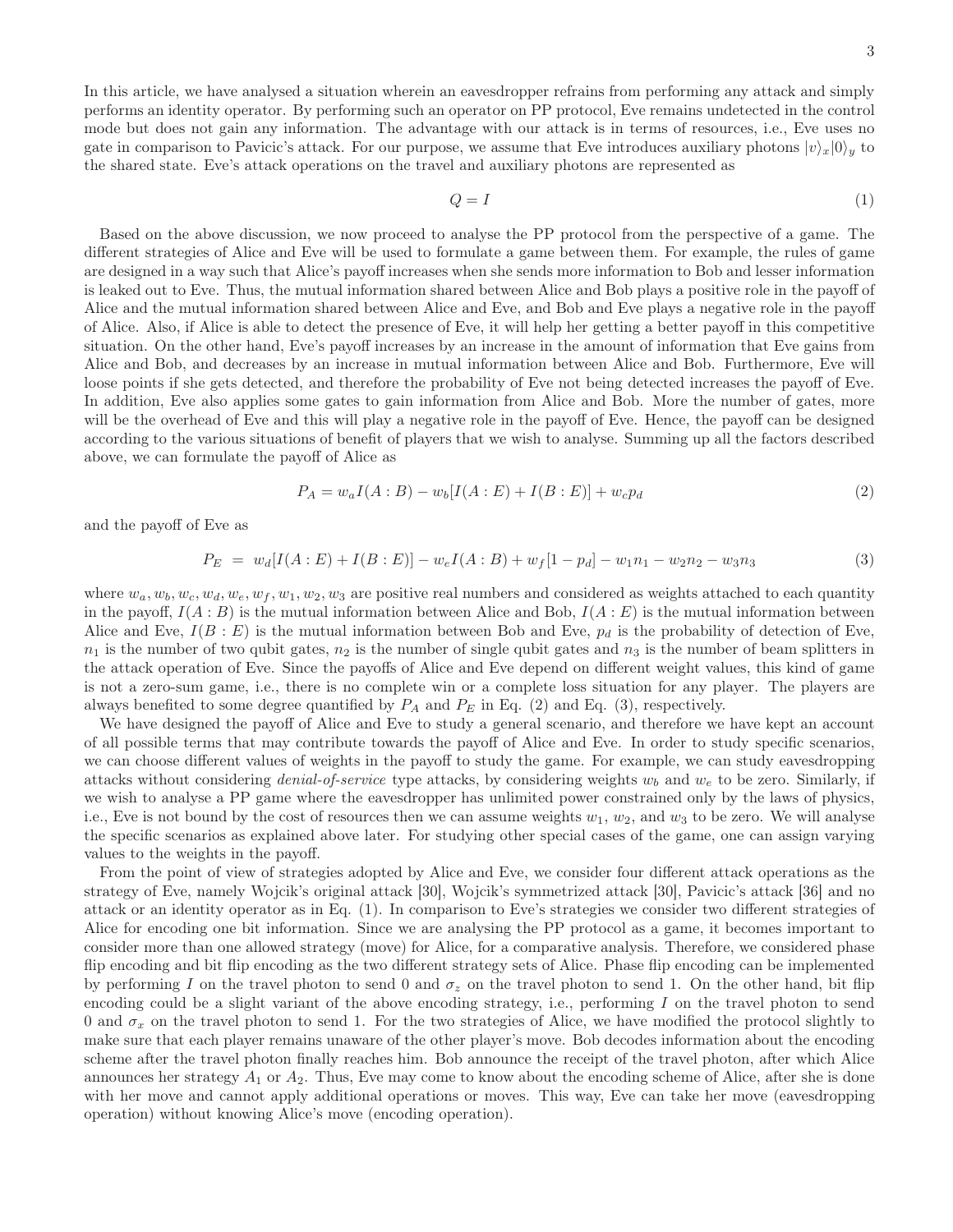### SIMILARITY OF PING-PONG PROTOCOL TO THE MESSENGER GAME

The PP protocol, as a game, holds similarity to a modified form of messenger game/ whisper down the lane game. In this game, there are multiple players (let,  $n + 2$ ) sitting in a queue. The first player (sender or Alice) whispers a message to the ear of the next person through a line of  $(n)$  players until the last player (receiver or Bob) receives the final message. The aim of the game is the same as that of any communication protocol that the message should reach the receiver unaltered. We can slightly modify this game by assuming that there is a mischievous player (Eve) among (n) players who gets to hear the actual message the sender intends to send, but modifies the intended message and passes on the modified message to her next neighbour, as her aim is not to let Bob know the actual message.

As discussed above, Alice randomly chooses to operate in control mode or in message mode. The message mode is similar to the usual messenger game, where Alice, i.e., the first person whispers the desired message through the line of players until Bob, i.e., the last player receives the message and acknowledges the receipt of the message. In control mode, Alice plays the usual messenger game, but sends a dummy message. When Bob announces the receipt of message while in control mode, Alice randomly asks the  $i^{th}$  person in the queue about the message he/she was asked to transfer to his/her neighbour in line. If the  $i^{th}$  person says the same message which Alice had sent, the segment of doubt (where an Eve may be present) for the next control mode, reduces to players between  $i^{th}$  to  $n^{th}$ position. On the other hand, if the  $i<sup>th</sup>$  person says any message which is different from what Alice had sent, the segment of doubt for the next control mode, reduces to players between  $1^{st}$  to  $i^{th}$  position. This way, after a finite number of control runs for the game, if " $d$ " is the number of players in the segment of doubt, then the probability of detection of Eve will be  $1/d$ . Now, since Eve knows that there can be random control runs between message modes, Eve randomly chooses not to modify the transferred message, so as to avoid being caught during the control mode. This random guessing by Eve could correspond to the overhead of Eve in the form of single and double qubit gates, and polarization beam splitters in the PP protocol. Thus, the payoffs of the players in the PP game as designed in Eq. (2) and Eq. (3) hold similarity to the payoffs of Alice and Eve for the above described modified messenger game. Therefore, one can easily relate and understand PP protocol as a game when visualized as a more familiar messenger game.

### ANALYSIS OF DIFFERENT STRATEGIES FOR THE GAME

We consider two different strategies for Alice, namely  $A_1 = encodingScheme(0 : I, 1 : \sigma_z)$  and  $A_2 =$ encodingScheme(0 :  $I, 1 : \sigma_x$ ), and four different strategies for Eve, namely  $E_1$  - Wojciks's attack,  $E_2$  - symmetrized Wojcik's attack,  $E_3$  - Pavicic's attack, and  $E_4$  - no attack. For each strategy  $A_i$  and  $E_j$   $(i \in \{1,2\}, j \in \{1,2,3,4\})$ , the payoff of Alice and Eve can be calculated from Eq. (2) and Eq. (3), respectively.

| $\ldots$ |      |                                                               |                                                                                       |         |       |
|----------|------|---------------------------------------------------------------|---------------------------------------------------------------------------------------|---------|-------|
| Alice    | Evel |                                                               | E2                                                                                    | $E_{3}$ | Eл    |
|          |      | $0.311w_a - 0.385w_b + 0.5w_c$ $0.188w_a - 0.377w_b + 0.5w_c$ |                                                                                       | $w_a$   | $w_a$ |
|          | Аэ   |                                                               | $0.311 w_a - 0.86 w_b + 0.5 w_c$ $0.423 w_a - 0.768 w_b + 0.5 w_c$ $ w_a - 2w_b  w_a$ |         |       |

TABLE I: Payoffs of Alice in the PP game

TABLE II: Payoffs of Eve in the PP game

| Eve<br>Alice   | E1                     | E <sub>2</sub>                                                                                                                                                              | $E_{3}$                             | E4           |
|----------------|------------------------|-----------------------------------------------------------------------------------------------------------------------------------------------------------------------------|-------------------------------------|--------------|
| A <sub>1</sub> |                        | $[0.385 w_d - 0.311 w_e + 0.5 w_f   0.377 w_d - 0.188 w_e + 0.5 w_f]$<br>$-10w_1 - 4w_2 - 2w_3$ $-10.5w_1 - 5.5w_2 - 2w_3$                                                  | $-w_e + w_f - 8w_1$<br>$-4w_2-2w_3$ | $-w_e + w_f$ |
| $A_2$          | $-10w_1 - 4w_2 - 2w_3$ | $\boxed{0.86 w_d - 0.311 w_e + 0.5 w_f \left[ 0.768 w_d - 0.423 w_e + 0.5 w_f \left[ 2 w_d - w_e + w_f - 8 w_1 \right]_{-w_e + w_f} \right]}$<br>$-10.5w_1 - 5.5w_2 - 2w_3$ | $-4w_2-2w_3$                        |              |

Table I and Table II summarize the payoffs of Alice and Eve, respectively based on the strategies they opt for in the game. One can easily observe from these tables that the eavesdropper always gets a lesser payoff for all her strategies whenever Alice performs the strategy  $A_1$ . Hence, from the perspective of protocol's security, Alice may prefer to opt for the strategy  $A_1$ . However, from the perspective of a game between two players, we further discuss some of the outcomes of different strategies opted by Alice and Eve, such that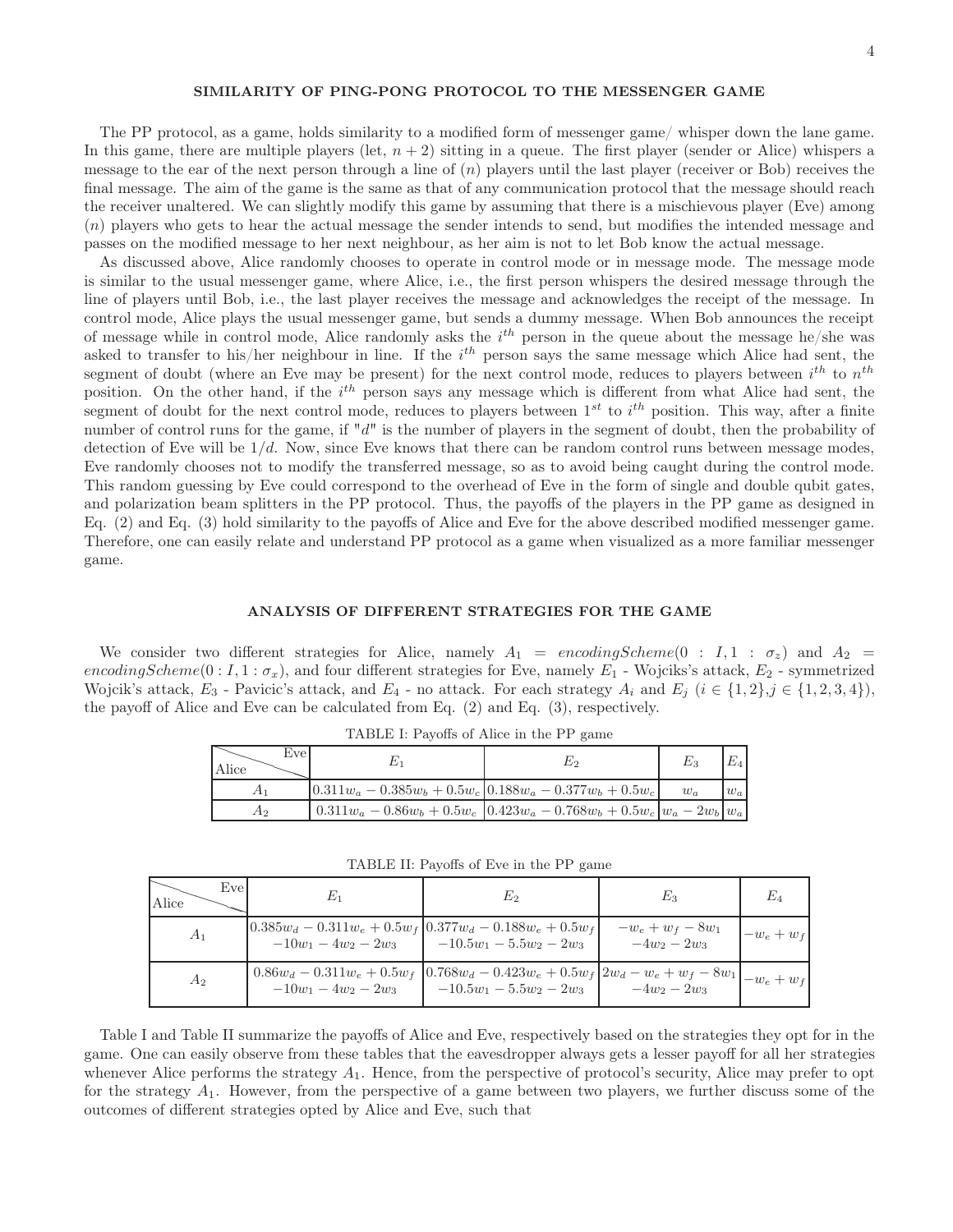• If Eve performs  $E_1$  or  $E_3$  then Alice is better off by performing  $A_1$  because

$$
0.311w_a - 0.385w_b + 0.5w_c \ge 0.311w_a - 0.86w_b + 0.5w_c, \text{ and}
$$
  

$$
w_a \ge w_a - 2w_b
$$
 (4)

- If Eve performs  $E_4$ , then Alice gets an equal payoff by performing either  $A_1$  or  $A_2$
- If Eve performs  $E_2$ , then Alice can be better off by performing  $A_1$  or  $A_2$  depending on the values of  $w_a$  and  $w_b$

$$
A_1: 0.188w_a - 0.377w_b + 0.5w_c \ge 0.423w_a - 0.768w_b + 0.5w_c \Rightarrow w_b \ge 0.601w_a, \text{ and}
$$
  

$$
A_2: 0.188w_a - 0.377w_b + 0.5w_c \le 0.423w_a - 0.768w_b + 0.5w_c \Rightarrow w_b \le 0.601w_a
$$
 (5)

• Assuming that  $0.123w_e-0.008w_d \le 0.5w_1+1.5w_2$ , if Alice performs  $A_1$  then Eve gets lesser payoff by performing  $E_2$  and  $E_3$  in comparison to performing  $E_1$  or  $E_4$ . Eve can opt the strategy  $E_1$  or  $E_4$  depending on the value of weights  $w_d$ ,  $w_e$ ,  $w_f$ ,  $w_1$ ,  $w_2$  and  $w_3$ , i.e., if

$$
0.385w_d - 0.311w_e + 0.5w_f - 10w_1 - 4w_2 - 2w_3 \ge -w_e + w_f
$$
  
\n
$$
\Rightarrow 0.385w_d + 0.689w_e \ge 0.5w_f + 10w_1 + 4w_2 + 2w_3
$$
\n(6)

then Eve prefers  $E_1$ , else she prefers  $E_4$ .

• For  $0.123w_e - 0.008w_d \ge 0.5w_1 + 1.5w_2$  and Alice performing  $A_1$ , Eve gets higher payoff by performing  $E_2$  or  $E_4$  strategy. Similar to the above case, if

$$
0.3775w_d - 0.188w_e + 0.5w_f - 10.5w_1 - 5.5w_2 - 2w_3 \ge -w_e + w_f
$$
  
\n
$$
\Rightarrow 0.377w_d + 0.812w_e \ge 0.5w_f + 10.5w_1 + 5.5w_2 + 2w_3
$$
\n(7)

then Eve prefers  $E_2$ , else she prefers  $E_4$ .

• If  $w_d \leq 4w_1 + 2w_2 + w_3$  and Alice performs  $A_2$ , then Eve gets better payoff by performing  $E_1$  or  $E_4$ . The highest payoff strategy between  $E_1$  and  $E_4$  depends on the value of the weights  $w_d$ ,  $w_e$ ,  $w_f$ ,  $w_1$ ,  $w_2$  and  $w_3$ , such that if

$$
0.86w_d - 0.311w_e + 0.5w_f - 10w_1 - 4w_2 - 2w_3 \ge -w_e + w_f
$$
  
\n
$$
\Rightarrow 0.86w_d + 0.689w_e \ge 0.5w_f + 10w_1 + 4w_2 + 2w_3
$$
\n(8)

then Eve is better off by performing  $E_1$ , else she performs  $E_4$ .

| Nash Equilibrium | Conditions                                                                                                                         |  |
|------------------|------------------------------------------------------------------------------------------------------------------------------------|--|
| $(A_1, E_1)$     | $0.123w_e - 0.008w_d \le 0.5w_1 + 1.5w_2$ , and<br>$0.385w_d + 0.689w_e \ge 0.5w_f + 10w_1 + 4w_2 + 2w_3$                          |  |
| $(A_1, E_2)$     | $w_b > 0.601 w_a$<br>$0.123w_e - 0.008w_d \ge 0.5w_1 + 1.5w_2$ , and<br>$0.377w_d + 0.812w_e \ge 0.5w_f + 10.5w_1 + 5.5w_2 + 2w_3$ |  |
| $(A_1, E_4)$     | $0.123w_e - 0.008w_d \le 0.5w_1 + 1.5w_2$ , and<br>$0.385w_d + 0.689w_e \le 0.5w_f + 10w_1 + 4w_2 + 2w_3$                          |  |
| $(A_2, E_4)$     | $w_d \leq 4w_1 + 2w_2 + w_3$ , and<br>$0.86w_d + 0.689w_e \leq 0.5w_f + 10w_1 + 4w_2 + 2w_3$                                       |  |

TABLE III: Conditions for  $(A_i, E_j)$  to be a Nash equilibrium

• Similarly for  $w_d \ge 4w_1 + 2w_2 + w_3$  and Alice's strategy  $A_2$ , Eve gets higher payoff by performing  $E_1$  or  $E_3$ , such that if

$$
0.86w_d - 0.311w_e + 0.5w_f - 10w_1 - 4w_2 - 2w_3 \ge 2w_d - w_e + w_f - 8w_1 - 4w_2 - 2w_3
$$
  
\n
$$
\Rightarrow 0.689w_e - 1.14w_d \ge 0.5w_f + 2w_1
$$
\n(9)

then Eve prefers  $E_1$ , else she prefers  $E_3$ .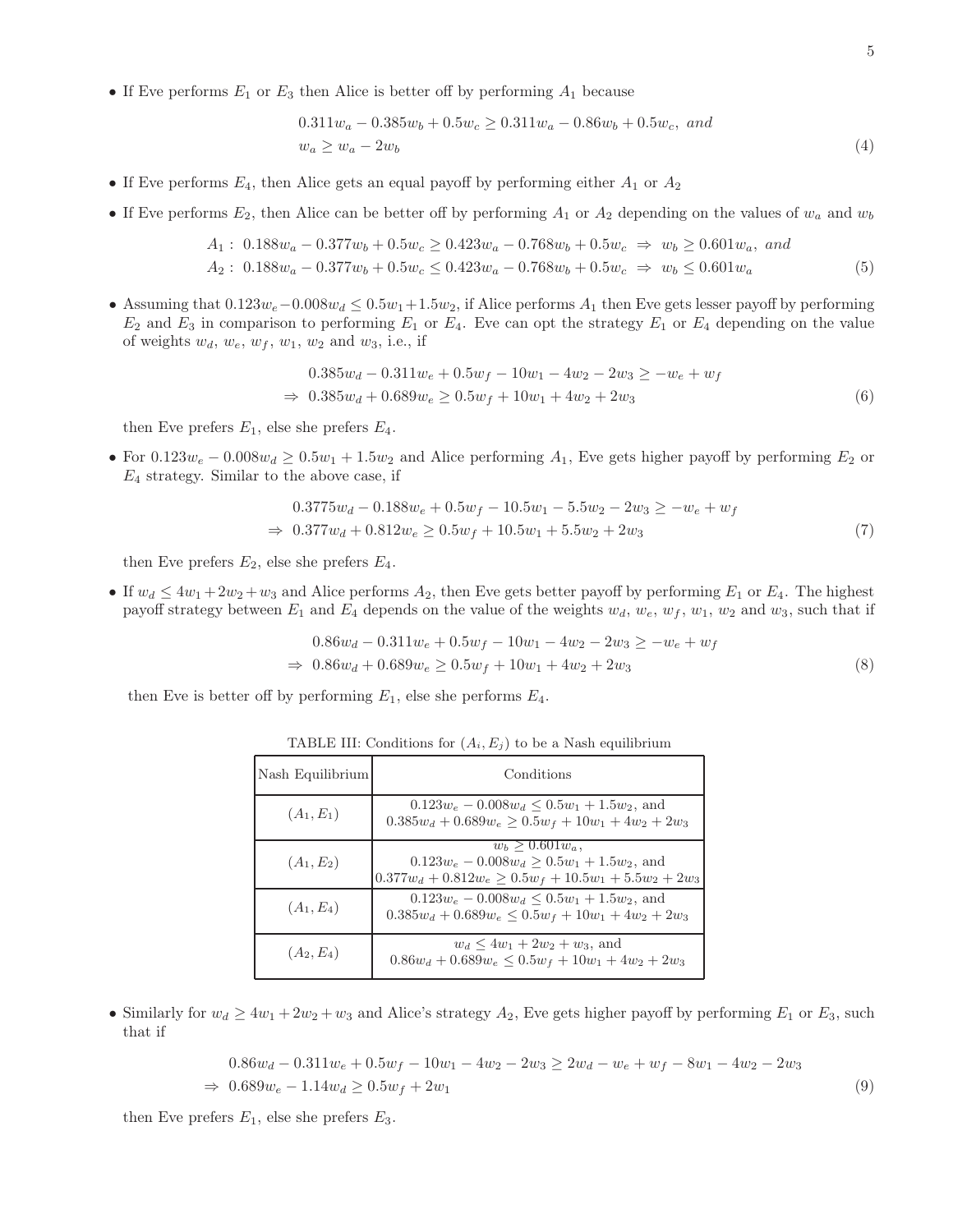Summing up the above discussion, we can easily conclude that the Nash equilibrium of the generic game is either  $(A_1,E_1), (A_1,E_2), (A_1,E_4)$  or  $(A_2,E_4)$  depending on the values of the weights as indicated in Table III. The Nash equilibrium for specific cases such as eavesdropping or Eve equipped with unlimited resources will differ from the ones represented in Table III as we will demonstrate later. For the general case and to simplify our analysis, we consider all the weights attached to the mutual information terms and all the weights attached to the probability terms to be independently equal to each other, i.e.,

$$
w_a = w_b = w_d = w_e = w_I, \quad and
$$
  
\n
$$
w_c = w_f = w_P
$$
\n(10)

Table III together with Eq. (12) illustrates that for  $(A_1, E_1)$  or  $(A_1, E_2)$  to be the Nash equilibrium of the game,  $w_I$ must have a very high value in comparison to the values of  $w_P$ ,  $w_1$ , and  $w_2$  which may not be a feasible choice under real situations. Therefore,  $(A_1, E_4)$  and/or  $(A_2, E_4)$  become the Nash equilibrium of the one bit ping-pong game.

| Evel<br>Alice | E1 | E2                                                                        | $E_3$ | $E_4$ |
|---------------|----|---------------------------------------------------------------------------|-------|-------|
|               |    | $-0.074w_I + 0.5w_P$ $\vert -0.189w_I + 0.5w_P \vert w_I \vert w_I \vert$ |       |       |
| A2.           |    | $-0.549w_I + 0.5w_P$ $-0.345w_I + 0.5w_P$ $-w_I$ $w_I$                    |       |       |

TABLE IV: Payoffs of Alice in the PP game

Interestingly, E<sup>4</sup> is Eve's strategy where she does not get detected, gains no information, and uses no gates. Therefore,

for a particular situation where Eve may need to optimize her resources, even the attack operation  $E_4$  (equivalent to Eve doing nothing) becomes useful in a game situation. The attack operation  $E_4$ , however, may not be relevant for situations where Eve is equipped with unlimited resources. From Eq. (12), one can show that Table I and Table II reduce to Table IV and Table V, respectively.

Although from the perspective of PP protocol, the players will never strive for a Pareto optimal Nash equilibrium.

| Evel<br>Alice | $\scriptstyle E_1$ | E2                                                                                                                | $E_{3}$      | $E_4$        |
|---------------|--------------------|-------------------------------------------------------------------------------------------------------------------|--------------|--------------|
| $A_1$         | $-4w_2-2w_3$       | $\boxed{0.074w_I+0.5w_P-10w_1}\Big 0.189w_I+0.5w_P-10.5w_1\Big -w_I+w_P-8w_1\Big _{-w_I+w_P}$<br>$-5.5w_2 - 2w_3$ | $-4w_2-2w_3$ |              |
| $A_2$         | $-4w_2 - 2w_3$     | $\left[0.549w_I + 0.5w_P - 10w_1\right]0.345w_I + 0.5w_P - 10.5w_1\right]$ $w_I + w_P - 8w_1$<br>$-5.5w_2 - 2w_3$ | $-4w_2-2w_3$ | $-w_I + w_P$ |

TABLE V: Payoffs of Eve in the PP game

However, when we visualize a communication protocol as a game, the prominence of a Pareto optimal Nash equilibrium comes into picture. In a game perspective, there is either win or lose situation. Whereas in a communication protocol, there can be many aspects, like secure transmission of information, control runs for any third party detection, etc. Therefore, whenever we switch from a protocol to its game counterpart, it becomes essential to analyse the Nash equilibrium of the game. The Nash equilibrium may not be the condition that the players would opt for in a secure protocol. But, in the game theoretic view, the greed of the players for achieving maximum possible payoff drives them to Nash equilibrium. We, therefore, analyse the Pareto optimal strategy for both the players. For the PP game described above  $(A_1, E_4)$  and  $(A_2, E_4)$  will be the Pareto optimal Nash equilibrium of the game if  $w_I$  is the highest payoff of Alice in Table IV, and  $-w_I + w_P$  is the highest payoff of Eve in Table V. Since a Pareto optimal strategy is the one in which players do not get a higher incentive by changing their strategies,  $(A_1, E_4)$  and  $(A_2, E_4)$  will be Pareto optimal Nash equilibrium of the game if following condition holds true

$$
0.4655w_P \le w_I \le 4w_1 + 2w_2 + w_3 \tag{11}
$$

We now proceed to analyze the PP game for different choices of weights which may lead the game to different Nash equilibriums, which may or may not be Pareto optimal. We have specifically found Nash Equilibrium for following two cases: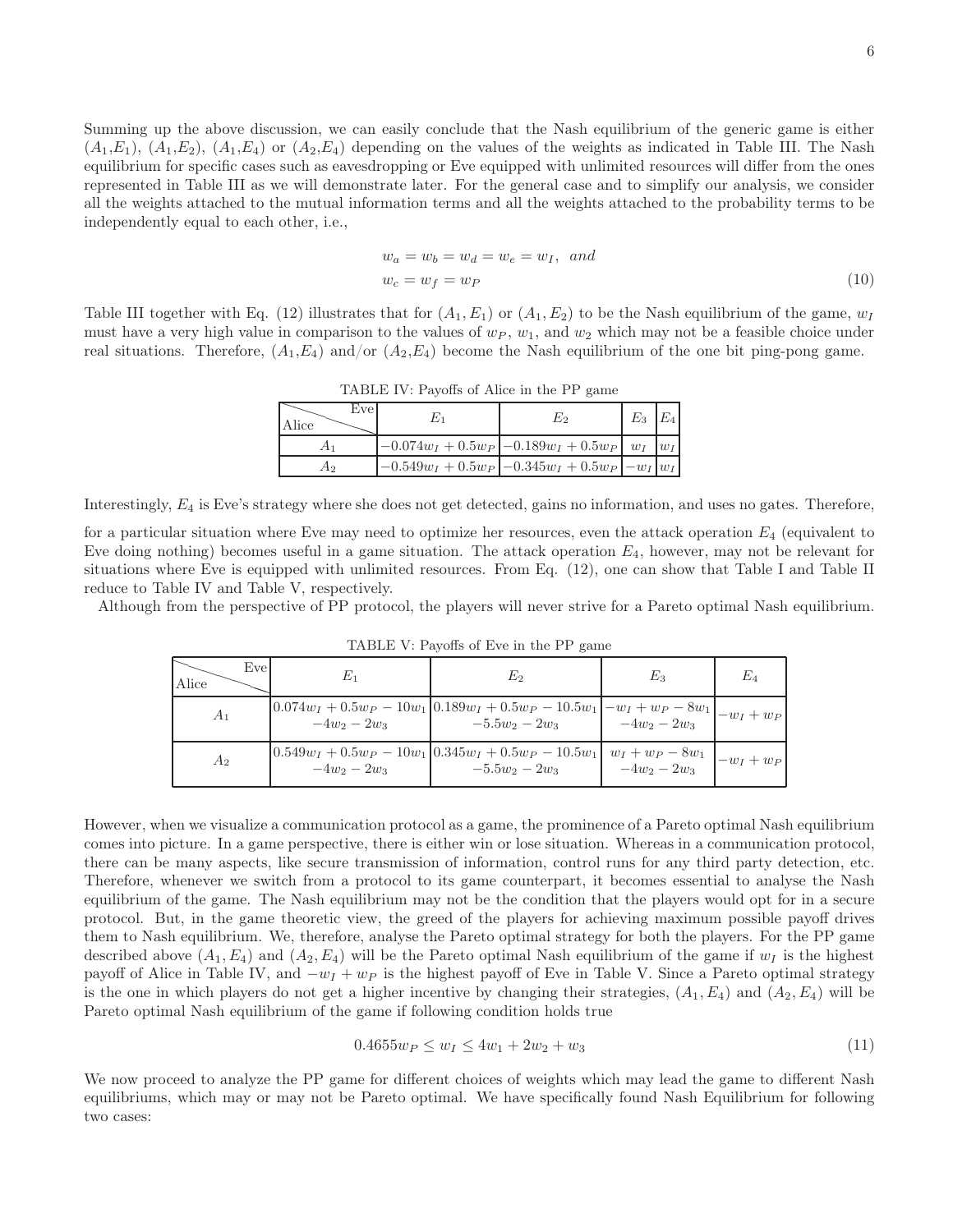**Case 1:** In order to study eavesdropping excluding DoS attacks, we consider  $w_e = w_b = 0$ , which leads us to the set of Nash Equilibriums in the PP game, shown by Table VI

**Case 2:** For an Eve equipped with unlimited resources, we consider  $w_1 = w_2 = w_3 = 0$ , which leads us to the set of Nash Equilibriums in the PP game, shown by Table VII

| Nash Equilibrium | Conditions                                                 |
|------------------|------------------------------------------------------------|
| $(A_1, E_1)$     | $ w_d \geq 1.2987w_f + 25.974w_1 + 10.3896w_2 + 5.1948w_3$ |
| $(A_1, E_4)$     | $w_d \leq 1.2987w_f + 25.974w_1 + 10.3896w_2 + 5.1948w_3$  |
| $(A_2, E_3)$     | $w_d > 4w_1 + 2w_2 + w_3$                                  |
| $(A_2, E_4)$     | $w_d \leq 4w_1 + 2w_2 + w_3$                               |

TABLE VI: Conditions for  $(A_i, E_j)$  to be a Nash equilibrium for eavesdropping excluding DoS attacks

TABLE VII: Conditions for  $(A_i, E_j)$  to be a Nash equilibrium for an eavesdropper with unlimited power

| Nash Equilibrium | Conditions                                                                          |  |
|------------------|-------------------------------------------------------------------------------------|--|
| $(A_1, E_1)$     | $w_d > 15.375 w_e$ , and<br>$0.385w_d + 0.689w_e \ge 0.5w_f$                        |  |
| $(A_1, E_2)$     | $w_d \le 15.375 w_e$<br>$0.377w_d + 0.812w_e \ge 0.5w_f$ , and<br>$w_b > 0.601 w_a$ |  |
| $(A_1, E_3)$     | $0.385w_d + 0.689w_e \leq 0.5w_f$ , and<br>$0.377w_d + 0.812w_e \leq 0.5w_f$        |  |
| $(A_1, E_4)$     | $0.385w_d + 0.689w_e \leq 0.5w_f$ , and<br>$0.377w_d + 0.812w_e \leq 0.5w_f$        |  |

From VII, it is clear that for an eavesdropper with unlimited resources the condition for  $(A_1, E_3)$  or  $(A_1, E_4)$  to be Nash equilibrium is same which is justified as there are no costs involved for the resources to be used in eavesdropping. Therefore, the attack  $(A_1, E_4)$  becomes irrelevant if Eve has unlimited power in terms of resources to be used.

Furthermore, an iterated version of the PPP can also be studied, so that knowledge of the previous moves of the opponents helps the players in deciding their next strategy. In the iterated version of the protocol, Alice will always prefer performing  $A_1$ , irrespective of what strategy Eve adopts in the previous step; and Eve may come to know that Alice always adopts  $A_1$  and hence takes her move accordingly. Therefore, the Nash equilibrium of the game for an iterated protocol may only correspond to  $A_1$  strategy of Alice. Apart from Eve slowly knowing the tendency of Alice adopting A1, all other operations of Alice and Eve and the payoffs for the respective strategies remains same.

We have seen the PPP game where payoffs of Alice and Eve are given by Eq. 2 and 3 respectively. We can also study the PPP game by modifying the payoffs to include Quantum Bit Error Rate (QBER) in Alice's and Eve's payoff. By doing so, we can include improvements introduced for making the protocol more secure [30].

### COMPARISON OF PP PROTOCOL WITH LM05 PROTOCOL

Standard QKD protocols such as BB84 protocol do not allow the receiver the decode the information in a deterministic way. This problem, however, can be rectified using a two-way QKD protocol such as PP protocol or LM05 protocol [37, 38]. The LM05 protocol is based on nonorthogonal states instead of entangled resources as in PP protocol. In general, two-way QKD protocols have been proved better and secure against general eavesdropping attacks [39]. In this section, similar to the study of PP game, we design a generic two-way QKD game to analyze and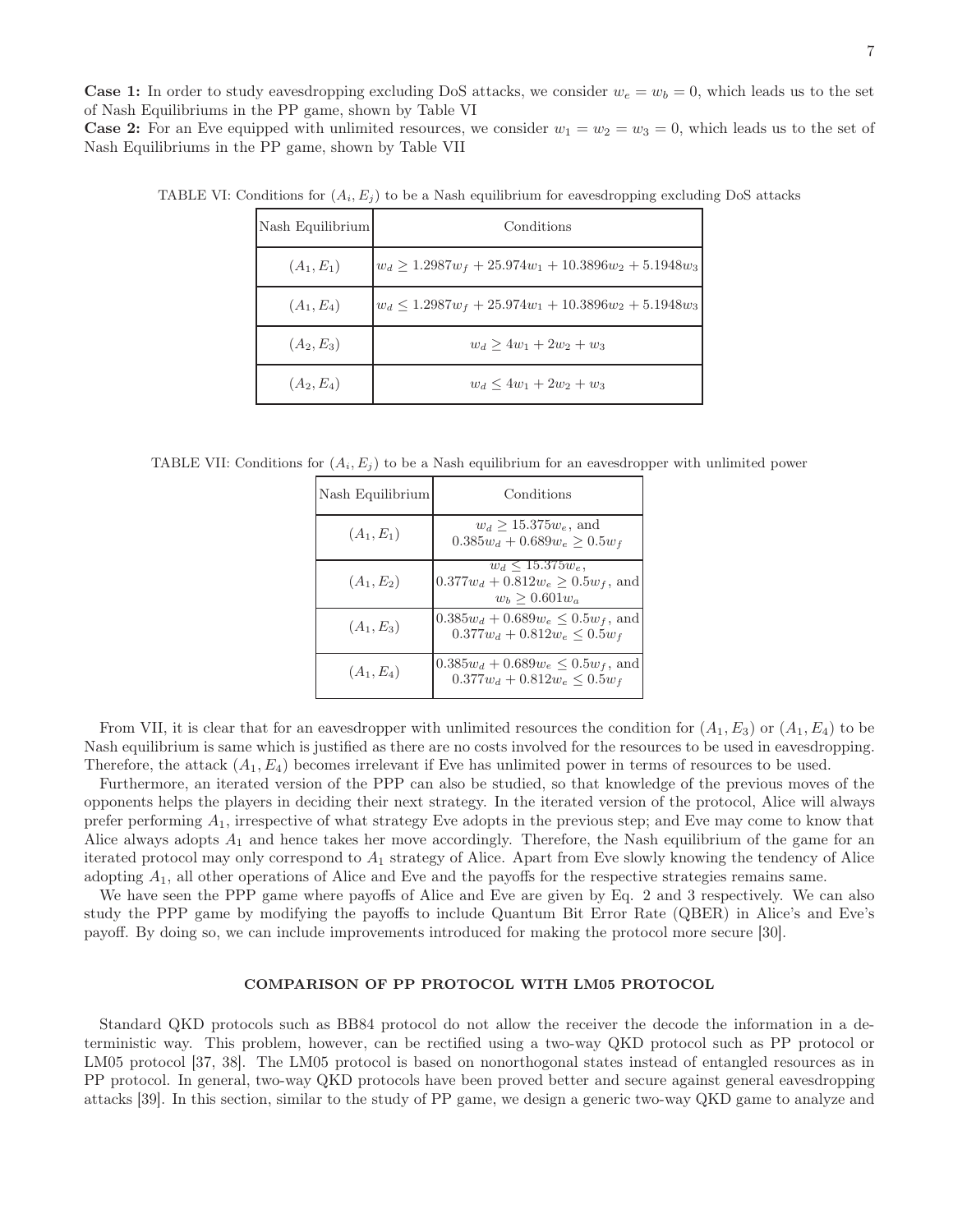compare PP and LMO5 protocols for some zero-loss eavesdropping attacks [40]. The payoffs of Alice and Eve in the general two-way QKD game can be described as

$$
P_A = w_g I(A:B) - w_h [I(A:E) + I(B:E)] + w_i \left[ \frac{p_d + QBER}{2} \right] - w_j n \tag{12}
$$

$$
P_E = w_k[I(A:E) + I(B:E)] - w_lI(A:B) + w_m\left[1 - \frac{p_d + QBER}{2}\right]
$$
\n(13)

where QBER is Quantum Bit Error Rate calculated by comprising some encoded bits (in message mode) shared between Alice and Bob; *n* is the number of entangled states used;  $w_g, w_h, w_i, w_j, w_k, w_l, w_m$  are positive real numbers and considered as weights attached to each quantity in the payoff. For various strategies of Eve, we study Intercept and Resend (IR) [40] attack, Double CNOT (DCNOT) [40] attack (which is also similar to Pavicic's attack [36, 41]), and Wojcik's attack [30]. In our present analysis, we consider PPP with encoding scheme  $A_1$  as described above, and LM05 [38] protocol. The payoffs of Alice and Eve for PPP and LM05 during various eavesdropping attacks are summarized in Table VIII and Table IX.

 $\overline{\phantom{0}}$ Alice Eve Eve IR DCNOT Wojcik'  $Wojcik's Attack (E<sub>1</sub>)$  $PPP \qquad \begin{array}{l} 0.1887w_g - 1.1887w_h + 0.125w_i - w_j \end{array}$   $\qquad w_g - w_j \qquad \begin{array}{l} \end{array}$   $[0.311w_g - 0.385w_h + 0.375w_i - w_j]$ LM05 0.1887w<sub>g</sub> − 1.1887w<sub>h</sub> + 0.125w<sub>i</sub>  $w_g - 2w_h + 0.125w_i$  0.5488w<sub>g</sub> − 1.096w<sub>h</sub> + 0.375w<sub>i</sub>

TABLE VIII: Payoffs of Alice in the two-way QKD game

TABLE IX: Payoffs of Eve in the two-way QKD game

| Evel<br>Alice | ΙR                                                                                       | DCNOT      | Wojcik's Attack (E <sub>1</sub> ) |
|---------------|------------------------------------------------------------------------------------------|------------|-----------------------------------|
| PPP           | $1.1887w_k - 0.1887w_l + 0.875w_m$                                                       | $-w_l+w_m$ | $0.385w_k - 0.311w_l + 0.625w_m$  |
| LM05          | $1.1887w_k - 0.1887w_l + 0.875w_m 2w_k - w_l + 0.875w_m 1.096w_k - 0.5488w_l + 0.625w_m$ |            |                                   |

Table VIII clearly shows that LM05 game results in better payoff for Alice in comparison to the PP game, for the IR attack. However, if Eve performs DCNOT or Wojcik's attack, Alice may get better payoff by playing either PP game or LM05 game depending on the values of the weights  $w_g$ ,  $w_h$ ,  $w_i$ , and  $w_j$ . Similarly, Table IX suggests that Eve will prefer IR attack over Wojcik's attack for both the games. Moreover, Eve may prefer either IR or DCNOT attack depending on the values of weights  $w_k$ ,  $w_l$ , and  $w_m$ . Hence, Nash equilibrium of the two-way QKD game varies for different conditions of weights as shown in Table X.

### **CONCLUSION**

We have analysed PP protocol from the point of view of a game with quantum strategies. Our results established a relation between pure strategy Nash equilibrium, and payoffs of the sender and the eavesdropper depending on the value of weights assigned to mutual information between different players, probability of detection of the eavesdropper and number of gates applied by an eavesdropper to gain information. We have shown the strategy that a sender must opt to minimize the payoff of an eavesdropper within the conditions of the game described in this article. Our analysis further demonstrated the condition for a Pareto optimal Nash equilibrium. In order to study a general two-way QKD protocol with and without entanglement, we compared the PP protocol with LM05 protocol. We found that the payoffs of the sender and eavesdropper depend on the eavesdropping attacks and the weights of different terms playing crucial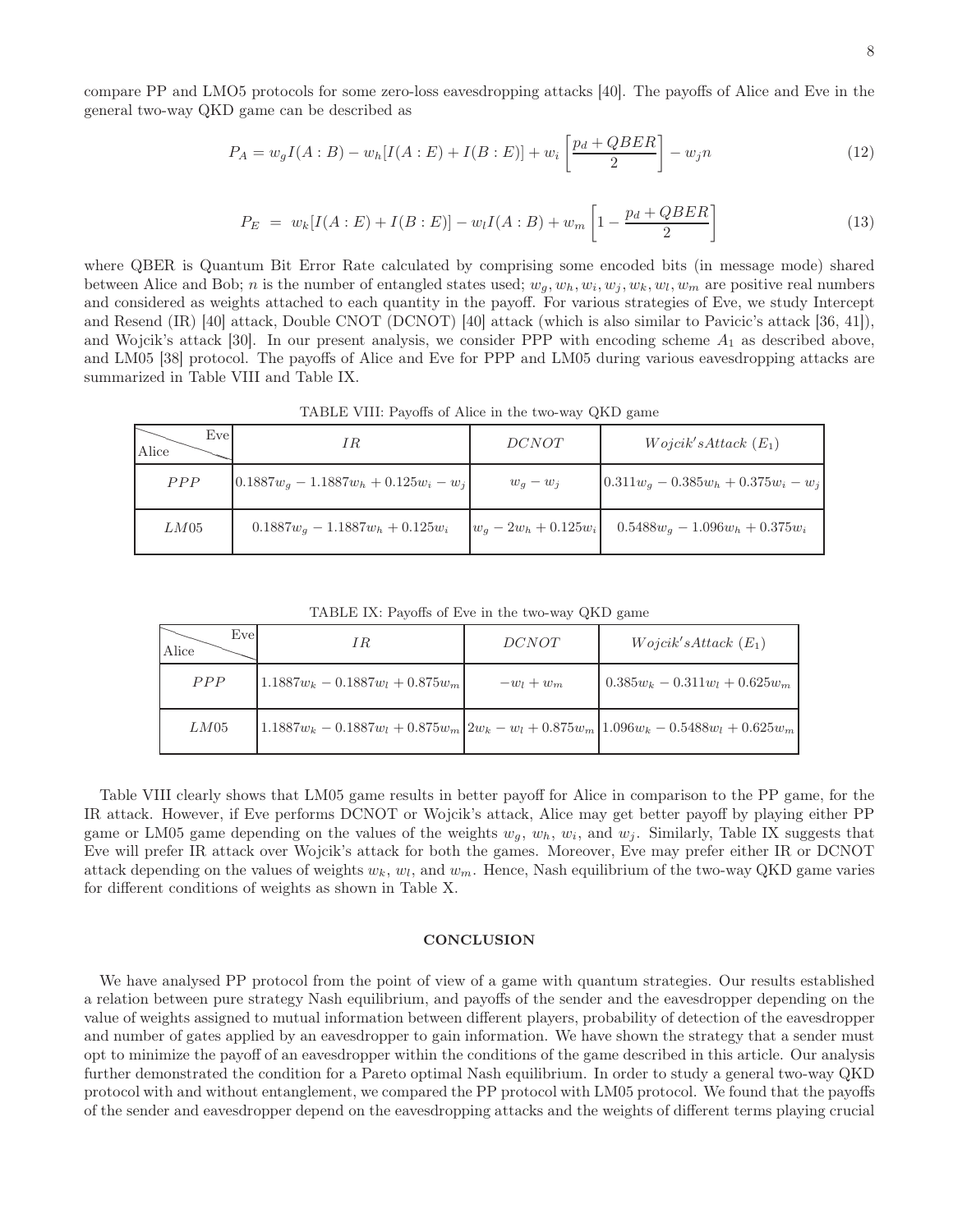| Nash Equilibrium | Conditions                                                                       |
|------------------|----------------------------------------------------------------------------------|
| (LM05, IR)       | $w_k \leq w_l$                                                                   |
| (PPP, DCNOT)     | $2w_h - w_j \ge 0.125w_i$<br>$w_m \ge 9.5096w_k + 6.4904w_l$                     |
| (LM05, DCNOT)    | $2w_h - w_i \leq 0.125 w_i$<br>$w_k \geq w_l$<br>$w_m \geq 1.8048w_l - 3.616w_k$ |

TABLE X: Conditions for  $(A_i, E_j)$  to be a Nash equilibrium in the two-way QKD game

role in the designed payoff. We believe that the study presented here will provide a deeper understanding of PP protocol from the perspective of strategies employed by a sender or an eavesdropper to achieve a better payoff.

- <sup>∗</sup> Electronic address: atulk@iitj.ac.in
- [1] J. F. Nash, Proc. Natl. Acad. Sci. U.S.A. 36, 48 (1950).
- [2] J. F. Nash, Adv. Math. 54, 286 (1951).
- [3] J. V. Neumann, and O. Morgenstern, The Theory of Games and Economic Behavior: Princeton University Press (1944).
- [4] F. Daniel, Evolutionary Games in Economics: Econometrica 59, 637 (1991).
- [5] K. Erica, The Bidding Game: Beyond Discovery series, National Academy of Sciences (2003).
- [6] R. Hardin, One For All: Princeton University Press (1995).
- [7] P. Hammerstein, Genetic and Cultural Evolution of Cooperation: MIT Press, 83 (2003).
- [8] J. M. Smith, Evolution and the Theory of Games: Cambridge University Press (1982).
- [9] E. Bellucci, A. R. Lodder, and J. Zeleznikow, 16th IEEE International Conference on Tools with Artificial Intelligence, 749 (2004).
- [10] M. V. Gubko, Automation and Remote Control 65, 8 (2004).
- [11] E. Knauss, K. Schneider, and K. Stapel, Third International Workshop on Multimedia and Enjoyable Requirements Engineering (2008).
- [12] M. Tambe, and B. An, AAAI Spring Symposium on Game Theory for Security, Sustainability and Health, 69 (2012).
- [13] C. Hauert, and G. Szabo, Am. J. Phys. **73**, 405 (2005).
- [14] S. Wiesner, SIGACT News. **15**, 78 (1983).
- [15] D. A. Meyer, Phys. Rev. Lett. **82**, 1052 (1999).
- [16] J. Eisert, M. Wilkens, and M. Lewenstein, Phys. Rev. Lett. 83, 3077 (1999).
- [17] J. Du, H. Li, X. Xu, M. Shi, J. Wu, X. Zhou, and R. Han, Phys. Rev. Lett. 88, 137902 (2002).
- [18] L. Vaidman, Foundations of Physics 29, 615 (1999).
- [19] L. Goldenberg, L. Vaidman, and S. Wiesner, Phys. Rev. Lett. 82, 3356 (1999).
- [20] N. Patel, Nature 445, 144 (2007).
- [21] A. P. Flitney, and D. Abbott, Physica A **324**, 152 (2003).
- [22] A. K. Ekert, Phys. Rev. Lett. **67**, 661 (1991).
- [23] N. Gisin, and B. Huttner, Phys. Lett. A **228**, 13 (1997).
- [24] R. F. Werner, Phys. Rev. A 58, 1827 (1998).
- [25] A. Iqbal, Studies in the Theory of Quantum Games, arXiv:quant-ph/0503176v4 (2006).
- [26] K. Bostrom, and T. Felbinger, Phys. Rev. Lett. 89, 187902 (2002).
- [27] C. H. Bennett and G. Brassard, Proceedings of the IEEE International Conference on Computers, Systems and Signal Processing, Bangalore, India, 1984 (IEEE, New York, 1984).
- [28] M. Houshmand, M. Houshmand, and H. R. Mashhadi, Third International Symposium on Intelligent Information Technology and Security Informatics IEEE, 332 (2010).
- [29] M. Ostermeyer and N. Walenta, Opt. Commun. 281, 4540 (2008).
- [30] A. Wojcik, Phys. Rev. Lett. **90**, 157901 (2003).
- [31] Z. J. Zhang, Z. X. Man, Y. Li, Phys. Lett. A 333, 46 (2004).
- [32] Q. Y. Cai, Phys. Rev. Lett. 91, 109801 (2003).
- [33] Q. Y. Cai, and B. W. Li, Phys. Rev. A 69, 054301 (2004).
- [34] Q. Y. Cai, Phys. Lett. A **351**, 23 (2006).
- [35] K. Bostrom, and T. Felbinger, Phys. Lett. A **372**, 3953 (2008).
- [36] M. Pavicic, Phys. Rev. A **87**, 042326 (2013).
- [37] Q. Y. Cai, and B. W. Li, Chin. Phys. Lett. **21**, 601 (2004).